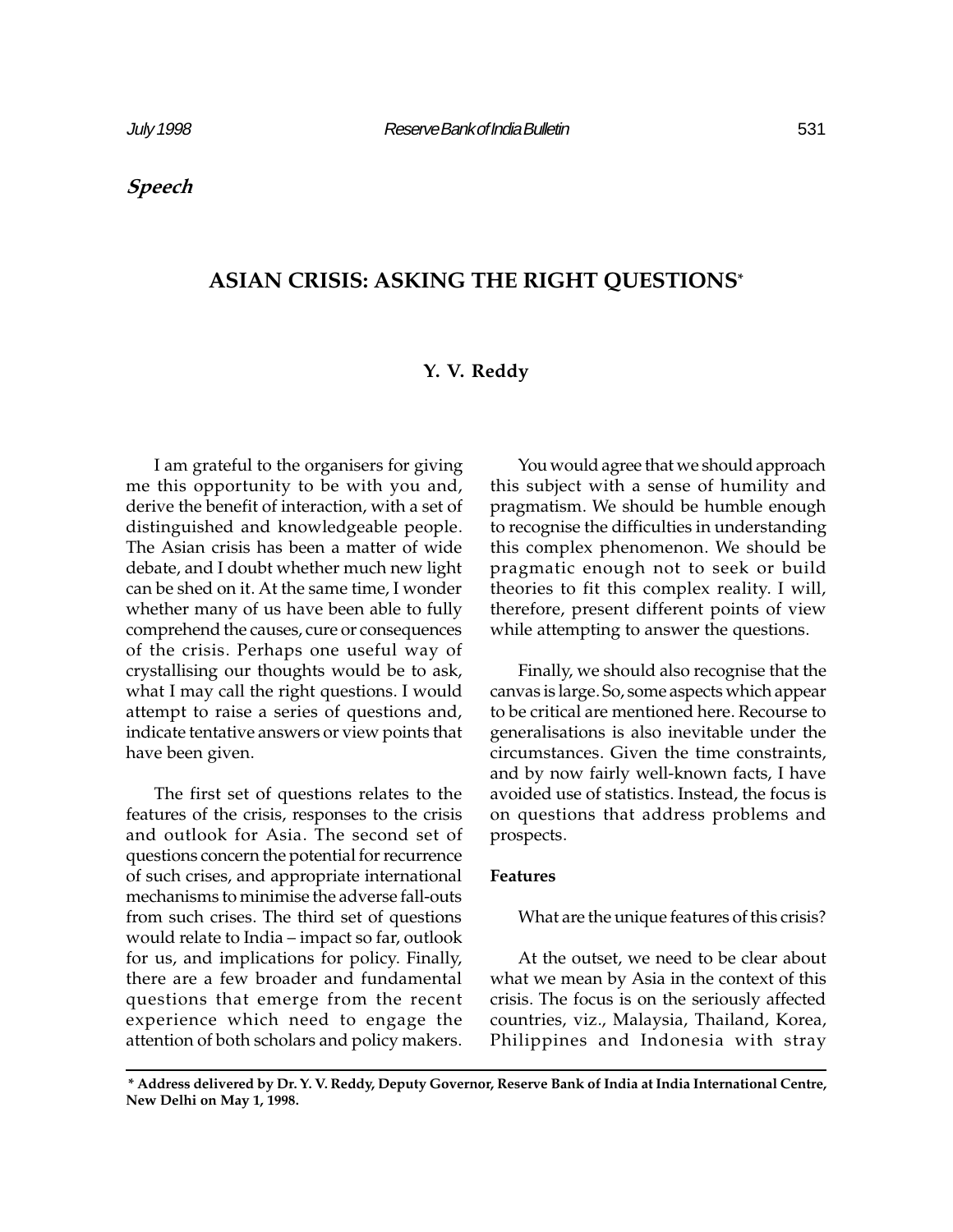references to the experience of Hong Kong and Singapore. While there are many common features, there are also differences among the affected Asian countries, and their experiences. For example, Thailand, Indonesia and Korea suffered serious loss of confidence and their currencies were depreciated. But, while Thailand had large current account deficit, Korea's current account deficit was narrowing up to 1995 and Indonesia's was manageable. Capital account regimes were also varied, with Korea having controls on equity inflow and a very large share of borrowings in capital flows. Leverage of debt to equity was very high in Korea. The rate of inflation also varied among countries between about 4 and 9 per cent just before the onset of the crisis. It is, therefore, necessary to recognise that in discussing the Asian crisis, we are making broad generalisations.

The extent of currency depreciation in the affected countries has been very large in a very short period of time. However, it can be argued that steep currency depreciation has occurred in other cases also in the past, viz., Czech Republic, Mexico and the recent experience of countries in transition including Russia. It is, perhaps, the pervasive nature of the crisis that stands out prominently, i.e., it is a combination of crises of currencies, corporate stocks and banking, and not merely the suddenness or extent of exchange rate adjustment.

It was unexpected by almost all concerned, i.e., Governments, multilateral institutions, rating agencies and market participants. No doubt, some multilateral agencies (for example UNCTAD in its Trade Development Report of 1996), had pointed out a few weaknesses in some of the Asian countries. Certain scholars had also warned that the Asian miracle was mostly infusion of higher capital and labour without significant productivity gains. Overall, none of the players seem to have expected that these 'weaknesses' would invite anything resembling a crisis of such proportions as had actually occurred, and in any case, none had anticipated that such a crisis would affect so many countries. However, it can be argued that by its very nature, a crisis comes about only when it is unexpected. The surprise element may be attributable to the fact that the early warning indicators that we normally look for, were not relevant in the Asian context. The usual suspects, viz., low growth, low savings, financial repression, fiscal deficit, inflation, and public sector inefficiency as measured by dissavings did not exist in the affected countries. Since the usual suspects were conspicuous by their absence, vigorous search for new suspects is in order.

What distinguishes this crisis, perhaps, is the contagion effect. The contagion effect is evident from the fact that it quickly spread to the neighbouring countries, though with different degrees of impact. There can be different explanations for such a contagion occurring, but the fact remains that there was a contagion, which affected not only other developing countries, but had global ramifications too. In any case, perhaps for the first time in history, the financial crisis in the South had a profound impact, though shortlived on the capital markets in the North, and is continuing to have an impact on their economies.

# Causes

As usual, a variety of factors have been identified (post facto) as responsible for the crisis. Broadly speaking, the questions would be: (a) Do they reflect sentiments or fundamentals? (b) Do they relate predominantly to domestic or external factors? and (c) If they are domestic, are they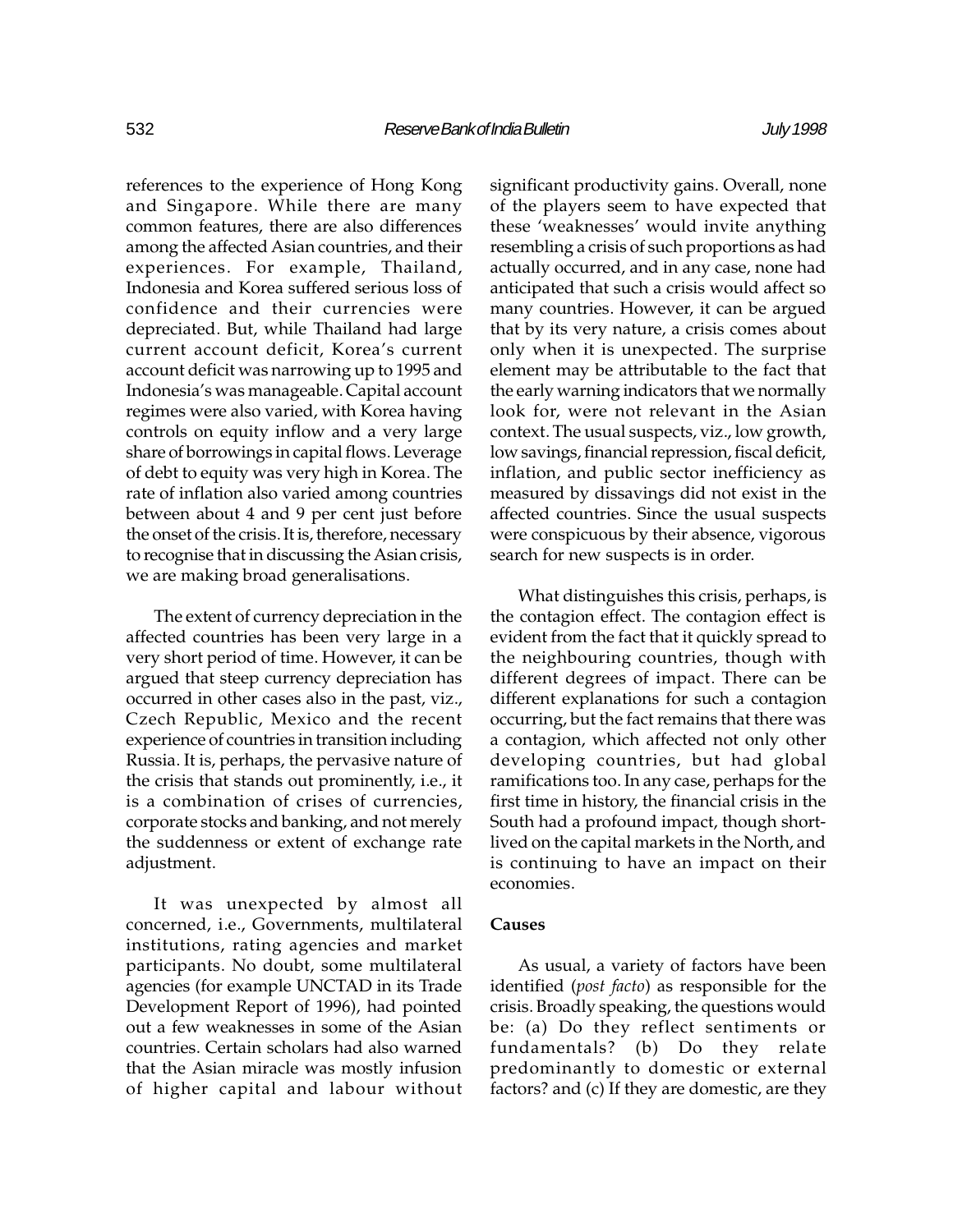macro, i.e., policy-related or micro, i.e., institutional related?

#### Sentiments Vs. Fundamentals:

The 'sentiments' or 'panic' or 'herd' instinct approach holds that all the affected Asian economies exhibited what is generally accepted as strong fundamentals and, in any case there was no provocation for anybody to anticipate a default. Yet, there was sheer panic that originated with Thailand. Since, the world view or at least the market participants view was that 'East Asia is one', there was cessation of capital inflow and withdrawal of capital from these countries, which, in combination proved to be a massive turn around. In the absence of a credible lender of last resort or provider of confidence, the sentiments turned what was apparently a normal situation into panic proportions. They also argue that political uncertainties played a role. Apparently there were elections or other events involving a possible change in political leadership in most of the affected countries at about the same time. A somewhat rational explanation for sentiments turning adverse is that deceleration or disruption in exports or adverse terms of trade gave rise to doubts among lenders about the borrowers capacity to service debt. The rush by domestic borrowers to cover their exposures added to the adverse sentiments.

The "fundamentals are at fault" approach accepts, by and large, that the Asian economies ran fairly prudent fiscal policies and had high savings and low inflation rates. But, they point out to one or several weaknesses, viz., inappropriate exchange rate policies, large current account deficits which had the potential of becoming unsustainable, weaknesses in the Asian banking system, non-transparency or poor governance or crony capitalism, highly leveraged corporate

balance sheets, large credit growth, and/or inefficient investments, excessive dependence on short-term external debt, etc. They also put forward the argument of excessive investments by the lenders without adequate attention to credit risks. Briefly stated, the crisis is considered to be a case of sudden correction of excess capital flows enabled by irresponsible lending to sustain irresponsible borrowing. Often the flows were shorter in tenor and ended in financing not-soproductive investments. An enabling macroeconomic policy coupled with weak regulatory framework facilitated this phenomenon. It is also argued that contagion can be explained by strong intra-regional trade and economic linkages, and not merely by the world view of East Asia as one.

Could we then say that the trigger was sentiment but vulnerability was relatable to fundamentals; fundamentals not in the traditional macro-economic sense only but in broader sense to encompass relevant institutional fundamentals? In other words, our view of fundamentals may need to be enlarged to include the state of financial system. Similarly, we may have to recognise that investors tend to be not only short-term in their view but also pro-cyclical, and not dismiss it as herd instinct.

#### Domestic Vs. External Factors:

Those who emphasise that 'domestic' factors as responsible for the crisis refer to five major areas.

First, and perhaps foremost, relates to the state of the financial sector. The arguments run as follows: banks were not subject to effective prudential regulation and supervision or currency and maturity matching conditions for assets and liabilities. There was large domestic credit expansion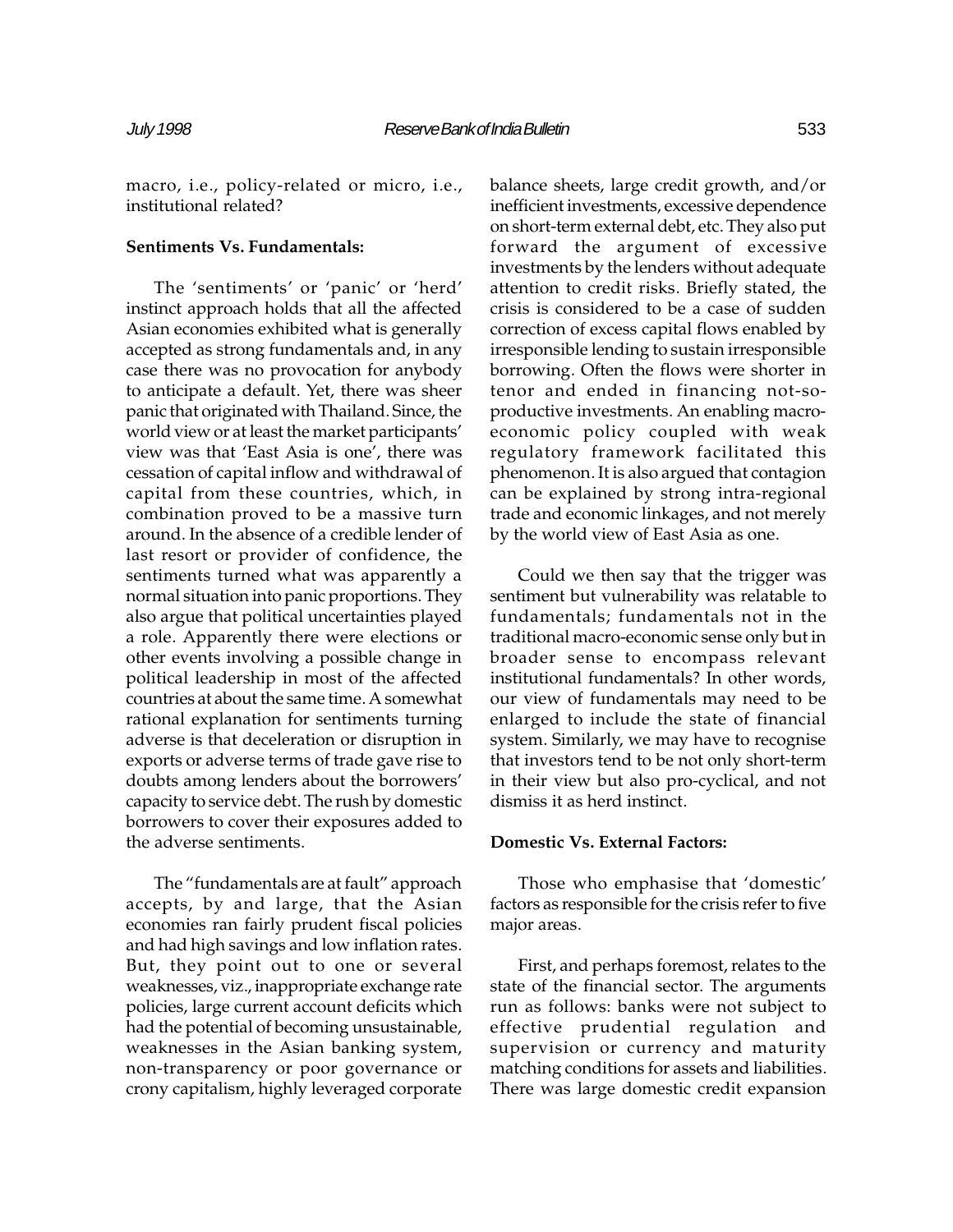resulting in unproductive investments financed by external funds, often of shortterm nature. The imprudent intermediation by banks which have a special role to play in financial intermediation in developing economies, is the most critical cause. The banks had large off-balance sheet liabilities which moved on to balance sheet once there was adversity. Further, there was large interbank funding, especially in foreign currency and of course, short-term. Large scale asset financing by the financial sector leading to asset-boom, followed by a bust was a logical outcome. Non-banking financial companies also contributed to the crisis and these were subject to little or no regulation.

Second, the corporates were highly leveraged. Since debt, especially external, was available at relatively low interest rates with a perceived exchange rate guarantee, corporates held large unhedged positions. Further, there were in many cases large nonbank private borrowings from abroad. There was, thus, an inherent vulnerability of the corporate sector. In addition, the standards of accounting practices, financial reporting and disclosure norms in these countries were somewhat inadequate. The institutional development in affected economies (unlike in Hong Kong or Singapore) lagged much behind the real sector. The Asian values, implying help to friends, were stretched to misuse of public resources. In other words, contact overtook contract in economic transactions thus undermining efficiency.

Third, the management of external sector was characterised by a regime of exchange rates which was pegged and became, over time, overvalued. While some feel that it is only a symptom or one element, the exchange rate management is considered to be the most important reason by others. This regime encouraged large capital inflows, which

resulted in excess liquidity and consequently, large credit expansion extending to nontradables. Productive use of capital flows was not being ensured. The composition of the capital flows, which was initially dominated by Foreign Direct Investment moved towards a greater dependence on portfolio flows and finally large borrowings, especially shortterm, thus, enhancing volatility of flows and vulnerability to attacks. External debt was high, short-term, leveraged and also concentrated in the private sector. Foreign currency reserves were thus built, in a way, with large-scale short-term borrowings, and the level of reserves was of no real significance when there was a crisis of confidence.

Fourth, while macro-economic management was highly conducive to rapid growth with price stability, it involved large current account deficits financed by huge capital flows. A system whose momentum depended on large capital inflows was inherently vulnerable to deceleration or reversal of flows. The authorities, it is held, did not dampen overheating pressure, and there was a denial or delay in initiating proper adjustment. Macro-management concealed weaknesses in terms of extra-budget fiscal transactions and quasi-fiscal activities of the central bank.

Fifth, apart from lack of transparency in operations of corporates or Governmentcontrolled regulatory bodies, even matters relating to forward liabilities of foreign currency reserves of central banks were not made transparent. In fact, the dismantling of capital controls resulted in lack of information and hence, monitoring as well as data dissemination by regulators was poor, thereby adversely affecting transparency.

The role of external factors has been emphasised by others and their arguments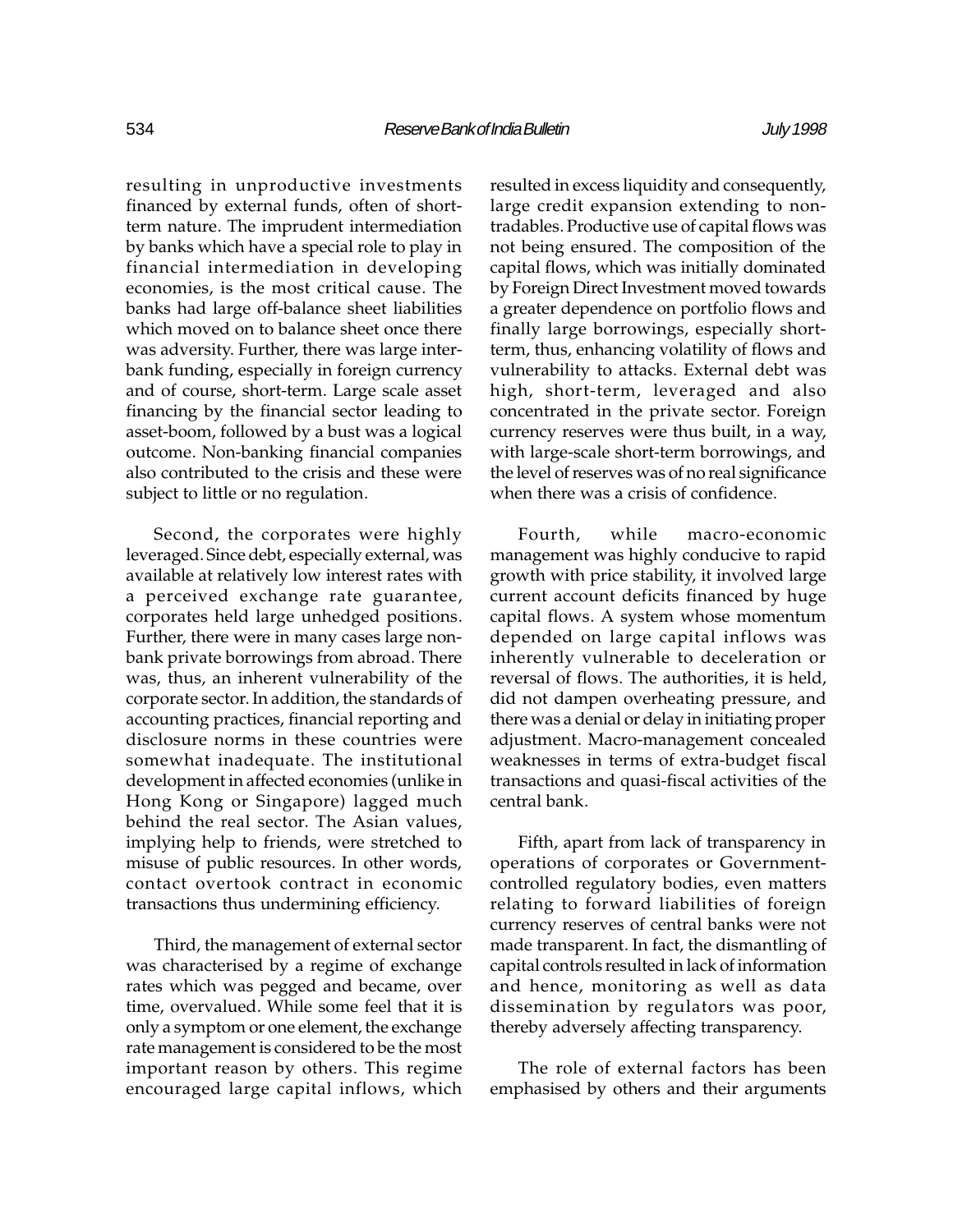run on the following lines:

Firstly, the international lenders have overreacted in lending to Asian countries without due regard to the prevailing state of these economies, i.e., fundamentals or structural conditions. The excessive or 'irresponsible' lending was not curtailed by the regulators in major financial centres. The lenders underestimated the credit risks involved and attached very low risk premium. The lenders were equally irresponsible and followed herd instinct when they were calling back loans, just as they followed while lending.

Secondly, the appreciation of the US dollar from mid-1995 led to the appreciation of the currencies in the region, as they were pegged to the dollar in as much as the countries believed in stable pattern of exchange rates. Their choice of exchange rate regimes might have been on considerations of cost/ effectiveness of sterilisation, lack of scope for further fiscal consolidation, limit on monetary tightening, etc.

Thirdly, a glut has emerged for a number of products manufactured in the region, such as electronics.

Fourthly, the devaluation of Yuan (currency of People's Republic of China) in 1994 and sluggishness in Japan's economic growth about the same time depressed the demand for products in Asia. The somewhat weak growth in Western Europe added to the difficulties. The effect was felt on export demand and export earnings.

Fifthly, there was a tendency for flows into and out of Asia largely influenced by the opportunities for investments in Europe and the USA. In fact, the macro-policies of leading industrialised nations, especially their

exchange rate and interest rate policies played a dominant role in determining capital flows.

Sixthly, the arguments about domestic factors, weak financial system, nontransparency and inadequate regulatory framework are not tenable because these were well-known. Even macro, or bank, or corporate level information was broadly, if not in precise terms, known to all market participants - especially foreign investors and lenders who conduct their own research.

Perhaps, it is appropriate to accept that both domestic and external factors were to be blamed though it is difficult to assign precise weights to each of these factors.

### Macro Vs. Micro

There is some difference of opinion on the relative significance of macroeconomic variables and micro conditions in the evolution of the crisis.

The macro policy that led to the crisis is briefly described as follows : The South Asian countries witnessed sharp increases in investment rates during the nineties, mainly as a result of strong macroeconomic fundamentals. These continued to be strong, but the policy mix of 1994-96 added to the incentives for banks and corporates to borrow abroad on an unhedged basis. There was an acceleration in growth of domestic demand and demand pressures (in Indonesia, Malaysia, Thailand and Korea during this period, though Philippines was slightly different). While acceleration in domestic demand reflected pick-up in growth of investment and consumption, the contribution of the external sector to growth in GDP turned negative during the period. In dealing with the demand pressures, relatively greater reliance was placed on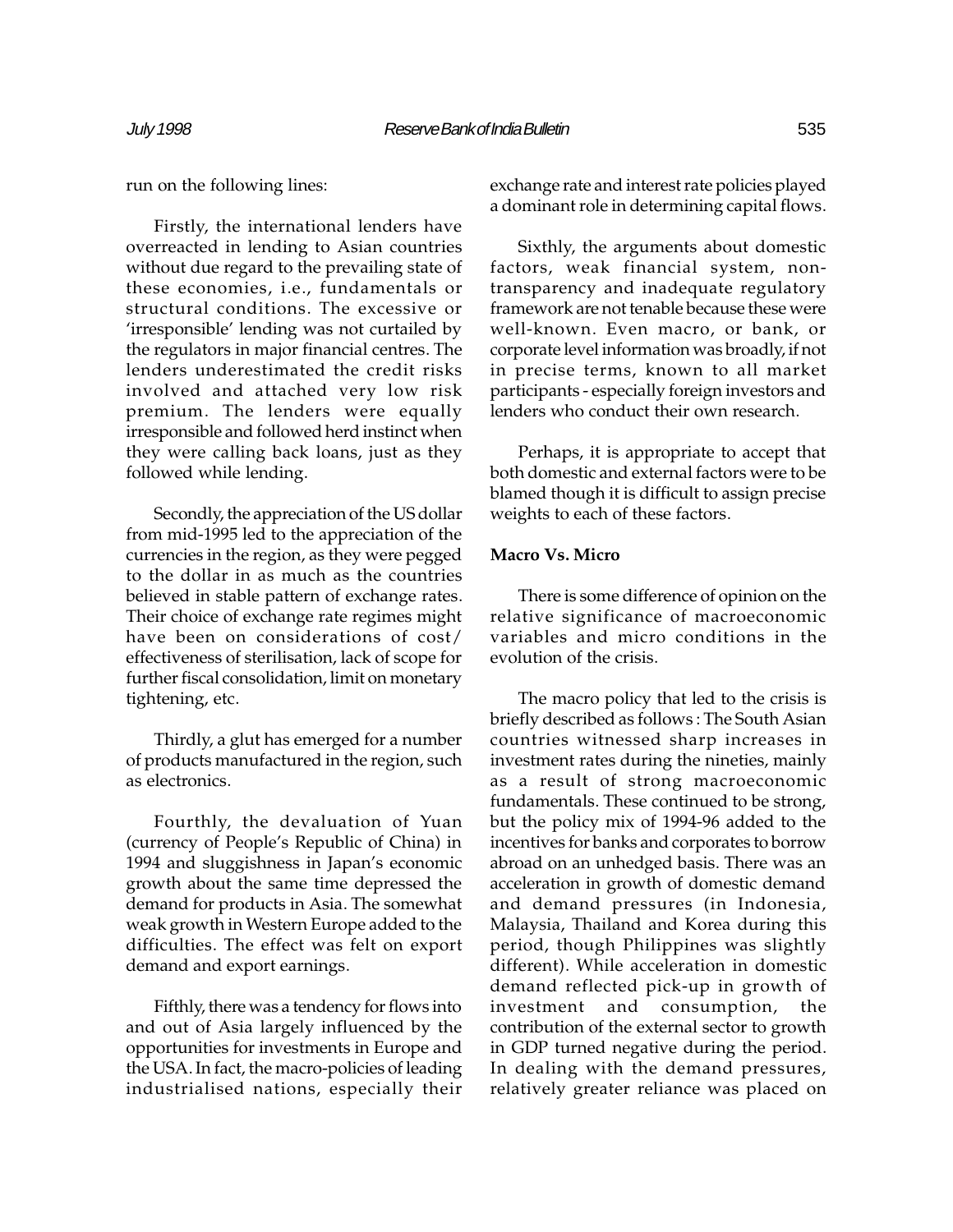monetary policy. The differential between the domestic interest rates and international interest rates increased. The rising domestic rates adjusted for actual exchange rate movements were sustained through sterilisation efforts during 1994-96, thus encouraging further inflows of capital. Since short-term capital flows tend to respond quickly to interest rate differentials, the composition of external liabilities got concentrated at the short end. This imparted vulnerability to the external sector.

There are some who dwell at length on microeconomic factors that led to incentives to borrow abroad. Apart from an environment where exchange rate has been relatively stable, the implicit or explicit insurance on liabilities provided (or even perceived to be provided) by the Government to the corporate or financial sector meant that credit risk was underpriced. If to this is added a perception that foreign creditors will be treated more favourably, there is an attraction to borrow large amounts in foreign currencies. Further, the domestic funding costs were high for borrowers, and to this extent there was pressure, especially from large corporates to enable borrowing in foreign currencies. Many financial institutions which had some guarantee appear to have onlent foreign currency funds to preferred sectors/ borrowers as a micro level mechanism to favour a few. Finally, offshore financial markets created with the aim of developing regional financial centres ended up funding domestic firms rather than firms in foreign countries, passing on advantages of tax/ regulatory regime. To these microeconomic factors should be added what have been termed as the weak regulatory regimes – especially of the banking sector, weaknesses in corporate governance and lack of transparency. The net results of the microfactors were lending boom, financing of riskier projects, and acquiring assets whose prices are subject to bubbles, viz., real estate and stocks.

There appears to be little doubt that the crisis was caused by failure of private sector (and not really public sector). The failure was related more to financial system than fiscal or monetary policy. Further, it was a failure of global financial markets to ensure an optimal allocation of global capital. Finally, it was also a failure of regulatory systems in developing countries, major financial centres and global institutions.

#### Response

The response to the crisis could be looked at from the point of view of the countries concerned and at regional/multilateral level, especially by IMF.

As regards the response of the concerned countries, for the purpose of convenience, these can be divided into three sets of measures, viz., exchange market intervention, monetary measures and financial restructuring.

Most countries initially attempted exchange market interventions, widening of the band where it existed, and finally gave up defending the currencies. Currencies were allowed to float, and in the meantime, there was erosion of foreign currency reserves. As regards monetary measures, the general response, though in varying degrees, was to hike short-term interest rates. Simultaneously, restructuring of weak financial institutions was taken up, involving liquidation, suspension of operations, and compensation to depositors. There was also rescheduling of short-term debt, and conversion of private debt into sovereign debt.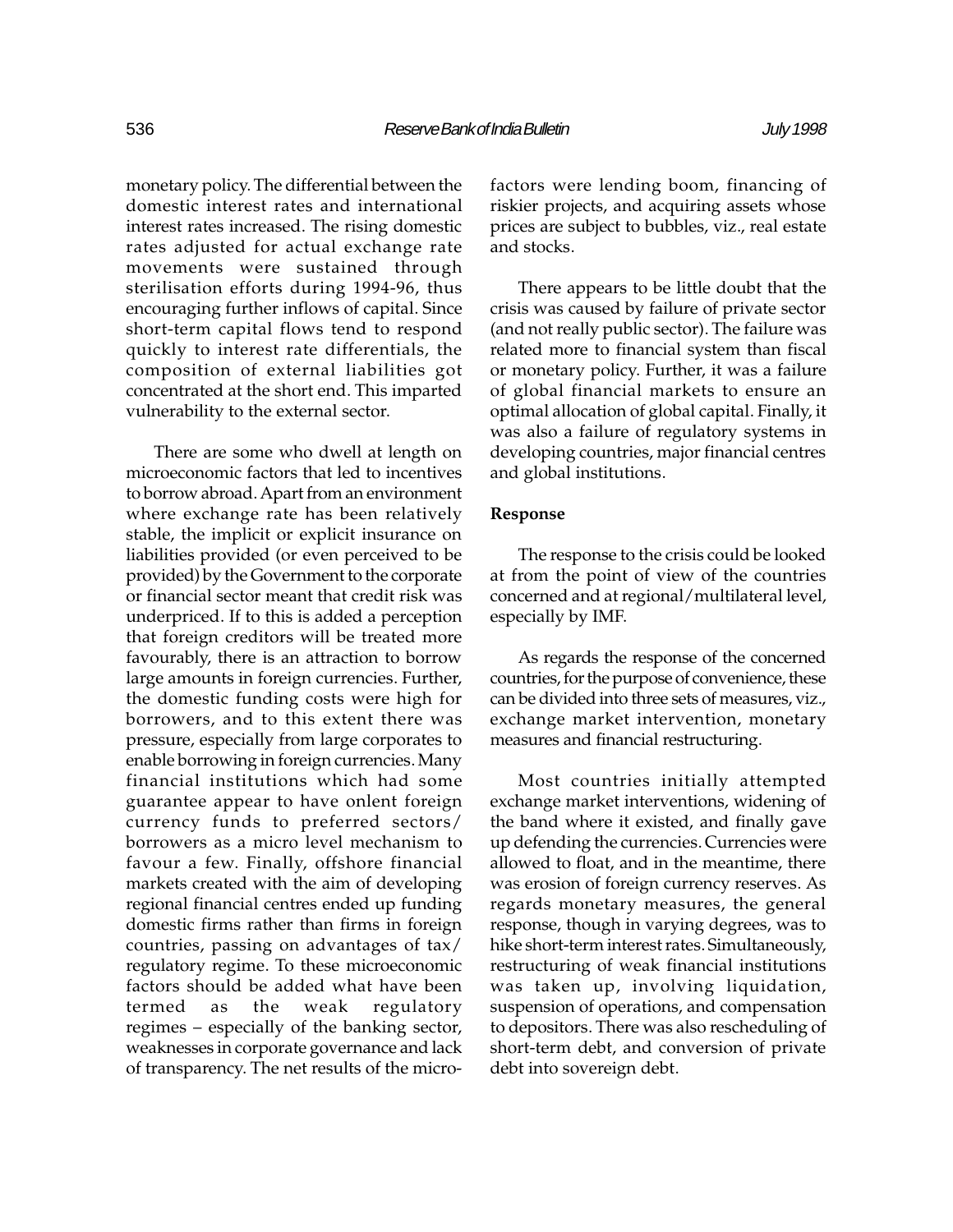The questions that arise are : was the response of countries appropriate, adequate and timely ? By and large, the response was on predictable lines. The effectiveness should be judged from the fact that markets simply collapsed as a result of total erosion of confidence, and hence all policy measures that assume price-elastic, incentive-led market-responses could be blunted. What was needed was restoration of confidence and markets, for which real action had to be in global arena.

International financial support was tied to the IMF-programmes in global response to the crisis management. Of the four major affected economies, Malaysia preferred to institute corrective measures without any IMF support/presence.

The IMF - led programme was intended to restore confidence and support a resumption of growth. Separate programmes were, as usual, drawn up in respect of each of the three countries, viz., Indonesia, Thailand and Korea. Broadly, the measures related to monetary policy, financial sector reform, governance and fiscal policies. Firm monetary policy is prescribed to resist excessive currency depreciation; and interest rates are sought to be brought down to normal levels after policy weaknesses are addressed and confidence is restored. An agenda for financial sector reform including restructuring, liquidation, public sector rescue operation, prudential regulation, etc. is agreed for immediate implementation. Improvements in governance, especially corporate governance, are also set out and strong political commitment to transparency and accountability insisted upon. Fiscal policies are designed to reduce reliance on external saving and provide for costs of restructuring/ recapitalising banking systems. The importance of strengthening social safety nets and striking a balance between macro economic stability and undue compression of domestic demand is recognised.

The support from the IMF is supplemented by resources from multilateral agencies and bilateral creditors. The World Bank, in addition to supporting the programme, is assisting the countries in the design of safety nets to complement structural reforms. Regional co-operation was initially mooted but soon given up.

There is an influential view that the rating agencies, having misjudged the pre-crisis situation in Asia; post-crisis, have over reacted to downgrade the rating drastically for the Asian and even all developing countries. It is, thus, held that the rating agencies have also been procyclical in their assessments.

A number of issues have been raised in regard to the timeliness, adequacy and appropriateness of international response. The more important of them are: (a) International response was delayed except perhaps in the case of Korea. In any case, actual drawal of support is also delayed again except in the case of Korea compared to needs as also precedents. (b) The prescription provided was standard, not tailored to the requirements of individual countries and above all inappropriate since it was restrictive rather than confidenceboosting and expansionary. In particular, it is argued that measures are constraining demand instead of boosting confidence and injecting liquidity. (c) The magnitudes of assistance were small compared to the needs. (d) The package did not provide for social safety nets for the vulnerable sections. (e) The prescriptions are based on influencing market-behaviour at a time when the markets had collapsed. (f) Fiscal adjustment and high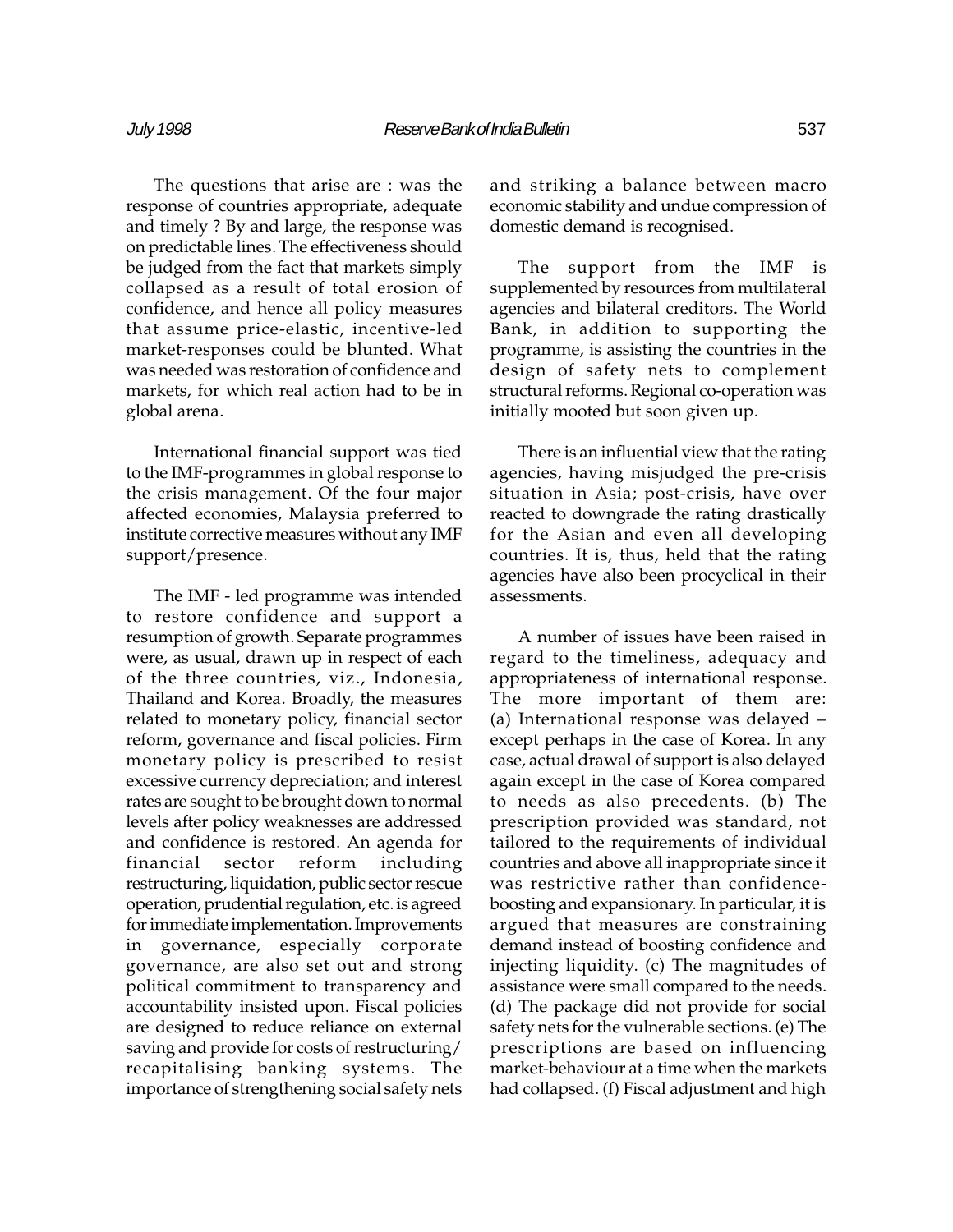interest rates made the situation worse, especially for local banks which are life-blood for the revival of economy. (g) The response put the whole burden of adjustment on the borrowers or host country and let off the creditors and investors relatively free.

It is essential to recognise that the IMF which, in a way led the international response, had to face inherent handicaps at this stage such as the inadequacy of mandate as well as resources, initial reluctance on the part of affected countries to implement corrective measures and non-availability of institutional architecture to advance a better package. There is also evidence to show that Western Europe and the USA had underestimated the gravity and were slow to respond and support the IMF. There were also reservations about providing a workout with attendant moral hazard problems. Finally, unlike its predecessors, this was essentially a market failure and hence, the governments were reluctant to pay for such failures, either directly or indirectly through multilateral bodies. Overall, therefore, the dimensions of the crisis as well as approaches to meet the crisis were difficult to comprehend by all concerned.

At the same time, it may be inappropriate to conclude that no losses were borne by the private investors as a result of the international response. The Institute of International Finance estimates that investors in stock markets have lost US \$ 80 to 100 billion, though some amounts may have since been recouped; foreign banks made provision of US \$ 9 to 10 billion and foreign bonds holders lost US \$ 10 to 15 billion. This extraordinary and unprecedented situation led to international initiatives on designing appropriate architecture - to which I will turn at a later stage.

# Outlook for Asia

The outlook for Asia should not be viewed entirely in terms of the current crisis or turmoil, but in a slightly longer perspective. The questions that ought to be asked are : a) How did the Asian economies perform before the crisis ? b) Now that they are going through the crisis, what is the immediate outlook ? What would be the medium-term prospects ?

# **Performance**

The crisis in Asia occurred after three decades of unprecedented strong growth which raised per capita income levels several fold, and close to those in industrial countries. The region accounted for a fifth of world exports. In 1996, nearly half of global private capital flows to developing countries went to Asia. This growth performance was set in an environment of macro economic stability characterised by fiscal prudence and modest inflation.

Underlying the record of sustained high growth in Asia were remarkably high investment rates. Throughout the 'eighties, the evidence suggests that the high investment rates were financed mainly through domestic saving which kept pace with the rise in investment rates except in Indonesia and Thailand. As fiscal imbalances were modest or in surplus, the high saving rate was essentially in the form of private saving. Thus, the investment boom in Asia was not on account of any decline in private saving. On the other hand, the shortfall in private saving was due to unusually high and accelerating investment rates which ultimately brought the growing macro economic imbalance to the sudden downturn. Although the ratios suggest that investment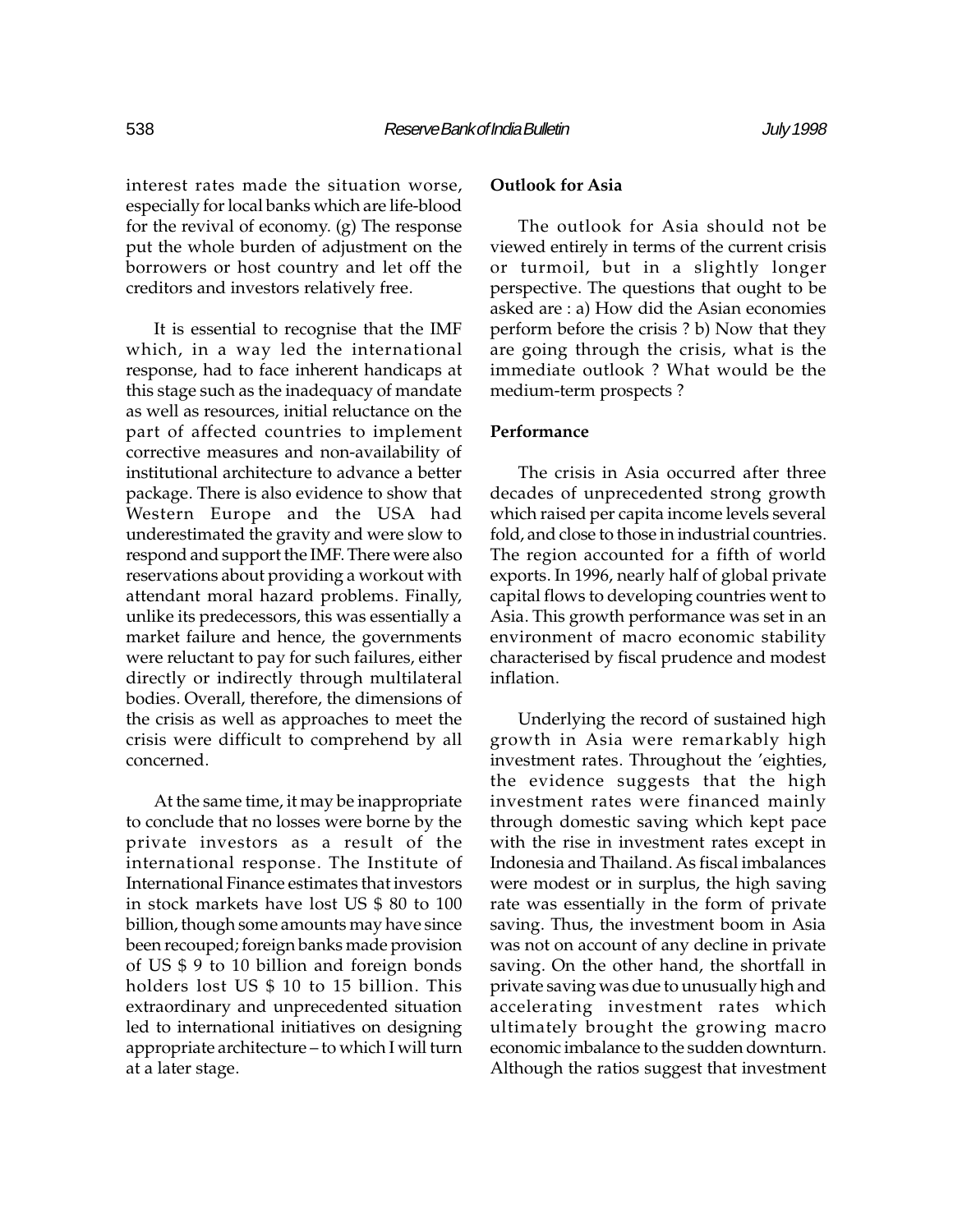efficiency as measured by ICOR was somewhat on the high side (attributable to heavy investment in infrastructure) in the Asian region in relation to 1977-86, the ratios had further risen in the 1993-96 period relative to the 1987-92 period suggesting that the efficiency of investment had been declining prior to the crisis. The widening gap between investment and saving was reflected in large and persistent current account deficits in the Asian countries during the 'nineties. By contrast, in the 'eighties current account deficits were modest. An assessment of the sustainability of current account deficit typically takes into account the composition of financing. The Asian countries reveal a wide diversity in financing patterns. Yet, a common feature of all these economies was that net capital inflows excluding foreign direct investments were large relative to the current account deficit resulting in large accumulation of foreign exchange reserves between 1990 and 1996.

The most important positive feature of the ASEAN model of development is the emphasis on human capital formation. Stabilisation and structural reform programmes were accompanied by large investments in social security, health and education. Most of the Asian economies, in particular Indonesia, experienced declines in poverty levels and in unemployment. Similar commitment is found in South Korea where the Government expanded and upgraded social services leading to a substantial improvement in literacy rates, life expectancy and mortality.

### Immediate Outlook

As a result of the crisis, there has been a serious disruption in most of the economies, affecting output and employment. In this respect, it should be treated as global crisis and not merely Asian crisis. Overall, no growth is expected this year in the combined output of the five countries that were most affected - Indonesia, Korea, Malaysia, Philippines and Thailand. The aggregate current account is now expected to be in surplus by US \$ 14 billion compared with deficits of US \$ 26 billion in 1997 and US \$ 55 billion in 1996. This estimate could be somewhat on the optimistic side. Much of the initial adjustment appears to be through import compression rather than export growth. While inflationary pressures are noticed in view of the large element of intraregional trade especially in basic goods, the price increase appears less than anticipated. The global impact of the crisis is still adverse to growth prospects in output  $-$  especially among emerging and perhaps in transition economies. These countries are affected by increased interest spreads on foreign borrowing, lower stock market prices and policy tightening to reduce vulnerability.

The growth prospects for Asia would depend on many factors, especially: (a) the restoration of confidence and resumption of capital flows; (b) the correction in exchange rates which have in most cases been overcorrected; (c) the growth prospects of Japan; (d) the exchange rate of Yuan and (e) the sustained growth without protectionist trends in Western Europe and North America particularly, USA.

On balance, the prospects appear to be stagnated in 1998, moderate rebound in growth in 1999 and solid recovery by 2000.

#### Medium-Term Prospects

In brief, while the crisis has brought out some weakness in Asian economies, and disruptions in what could have been a continuing miracle, the overall prospects for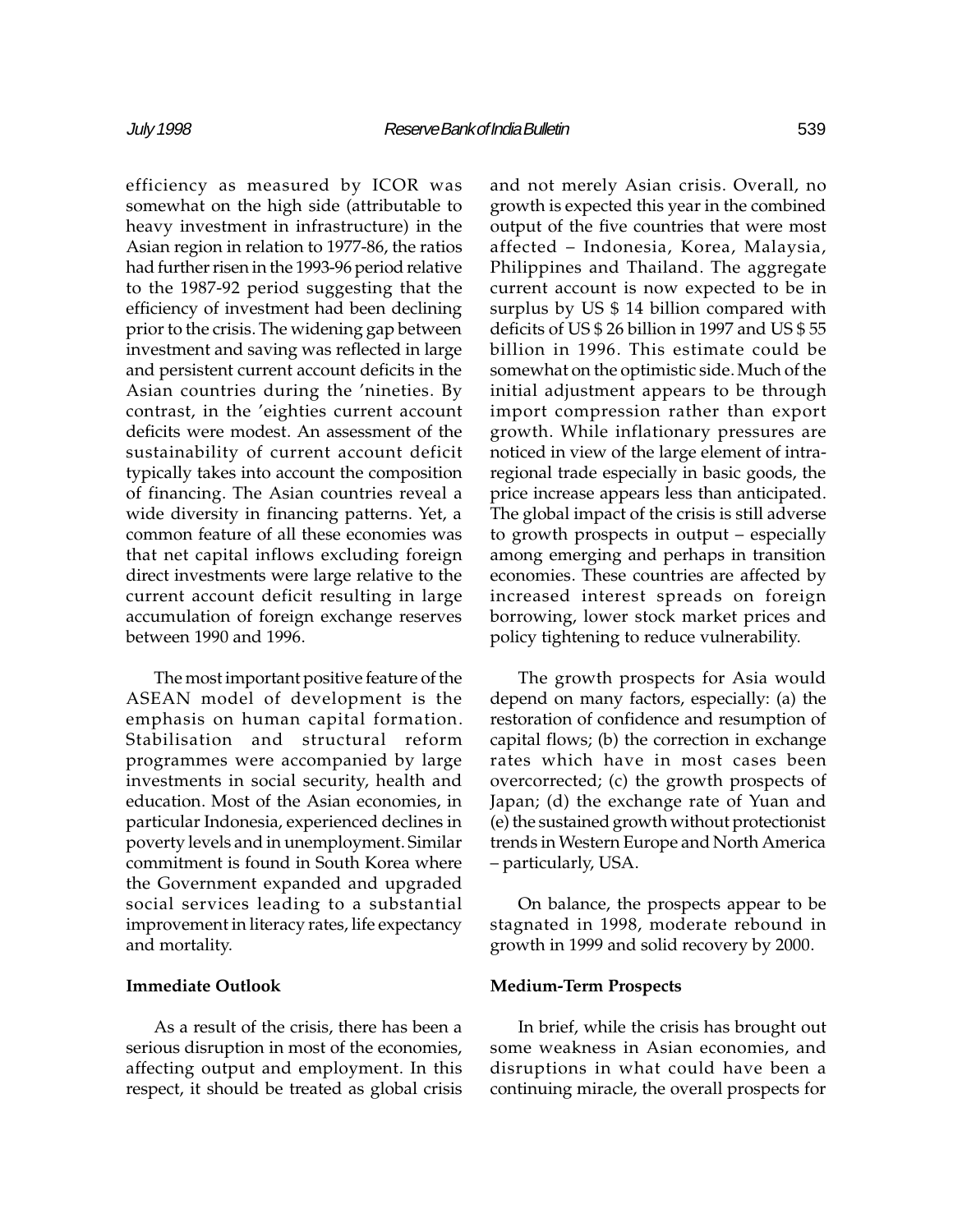the longer term, under normal circumstances, should not be overlooked. To recall:

- (i) the high growth has only been temporarily disrupted and is likely to be resumed;
- (ii) the gains in terms of human development, literacy, health, population control, etc. are lasting and self-perpetuating;
- (iii)the organisational and skill capabilities that the population and the system has acquired to compete globally are permanent assets;
- (iv)the quantity and quality of physical infrastructure, almost on par with industrialised countries, will be of continued significance;
- (v) with the reorientation of policies and restructuring, after what may be termed as the worst being over, the economies are bound to emerge stronger and more resilient. There is already evidence of return of capital to Asia;
- (vi) the Asian economies as well as the world at large might have avoided or minimised the costs of the crisis, even after the crisis commenced, if it had been possible to have an effective lender of last resort because, on most counts, the Asian crisis was a liquidity crisis and not a solvency crisis.

To conclude, was the Asian miracle a mirage? Most likely no; and there are many positive aspects of their management that should be noted. A temporary setback should not blind us to their achievements and inherent subsisting strengths.

# Future Crises

In the light of this experience, both about crisis and response, is there a continuing, perhaps even a growing potential for such crises?

First, there is a trade-off between stability and efficiency. In the search for higher efficiency gains risks could be taken on the stability front and over a period the economy may be better off. There is no guarantee that in view of the recent experience, choice would, in future, favour stability at the cost of efficiency.

Second, the process of globalisation brings into existence new products, new situations and perhaps new risks. Recent experience has shown that strong fundamentals cannot explain or provide immunity from the crisis. It is clear that we cannot easily anticipate what factors in the short-term trigger a crisis. The market participants will continue to be riskaverse and subject to herd-behaviour. The exchange rate and interest rate regimes are critical in the market response, but choice of instruments available with national authorities to deal with markets is getting increasingly restricted. Moreover, the authorities find it difficult to judge the scale of intervention that would be affordable and effective.

Third, financial markets are, by their very nature, much more mobile than productmarkets.

Fourth, technology has added enormous speed to the transactions. This means that along with information, rumours and panic are also spread, with great speed, high intensity and in large magnitudes. In fact,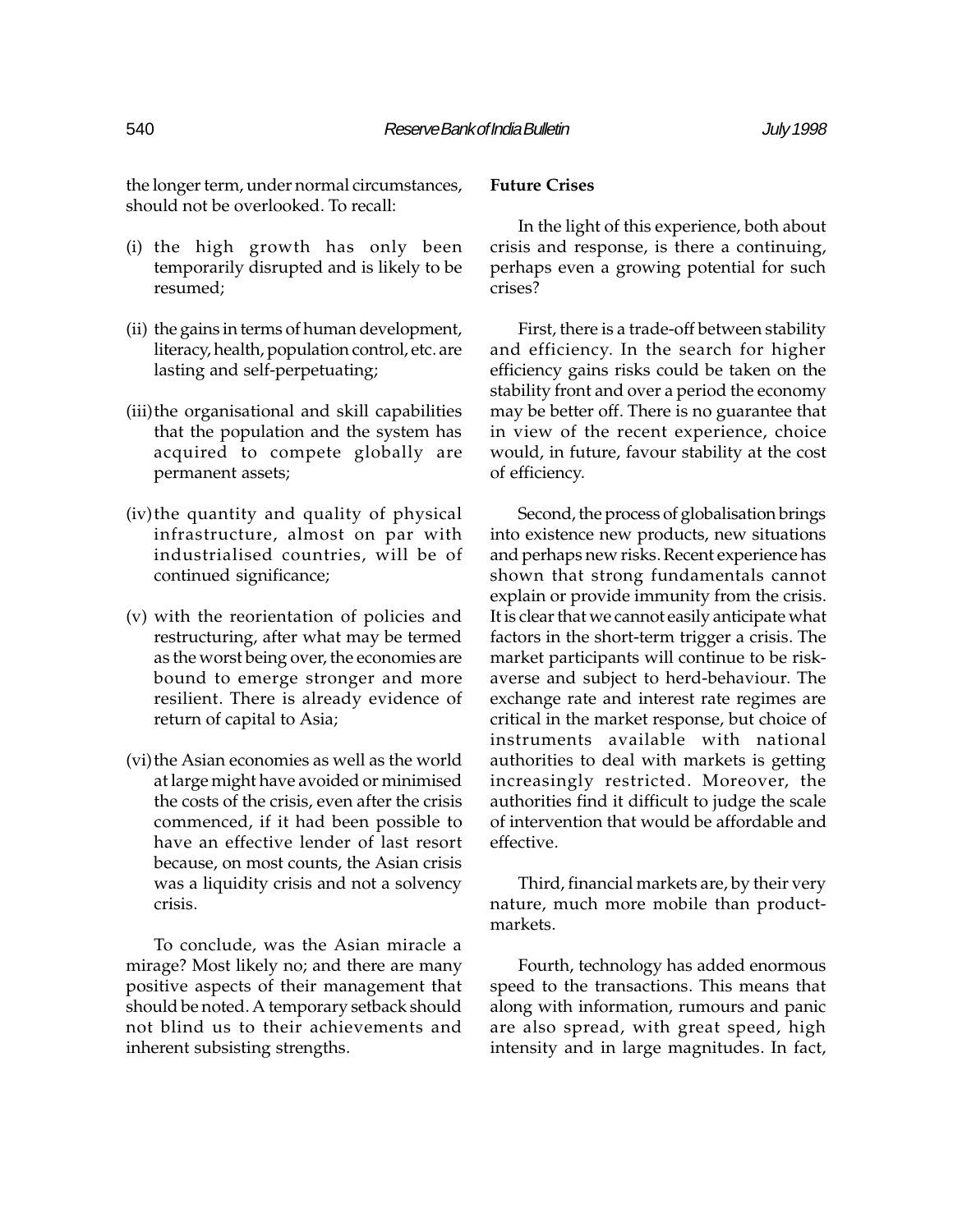huge forex reserves did not help the Asian economies.

Fifth, there is no system of what could be called global governance of monetary and financial arrangements  $-$  except the IMF. Apart from limitations on the IMF to which I will refer later, there are 'gaps' since off-shore financial markets account for some transactions. The role of non-bank financial transactions is increasing and their activities are not subject to the type of regulation that banks are. Some of them can be as much a threat to the system as transactions through large banks are. In fact, debt workouts are easier to handle when banks are involved.

Finally, in the absence of a credible lender of last resort facility or provider of liquidity, there is a greater chance of crisis. At the same time, if arrangements are made to 'bailout' and meet a crisis, there could be moral hazard aggravating chances of future crises. In fact, there is an opinion that argues that the Mexican bailout was the main culprit in encouraging international investors and lenders to rush capital into Asia without regard to risks involved.

Logically, the next question relates to the adequacy of existing arrangements. This matter is being considered in a variety of fora and three broad areas have been identified for strengthening the international financial system.

(i) Enhancing transparency and disclosure of information by identifying relevant types of information, methods of generation of such information from both public and private sectors, nature of incentives to use of such information by market participants, and by advocating the transparency needed to boost the accountability of national authorities and

multilateral institutions.

- (ii) Strengthening financial systems in national economies and globally, encompassing supervisory/regulatory regimes, institutional infrastructure, corporate governance and, enabling orderly sequencing of capital account liberalisation.
- (iii)Appropriate burden-sharing in case of occurrence of international financial crisis, to include assessing role and obligations of different debtors, encouraging pricing of risk and devising new mechanisms for orderly workouts.

# Lender of Last Resort

While the approaches indicated above are being worked out, the future role of the IMF in this regard has become a matter of debate. There are some who feel that a new organisation is needed, while others feel that the IMF is still the most acceptable one which may be in need of some change in mandate as also outlook. A major issue relates to the scope for the IMF to function as a lender of last resort or provider of liquidity. I will highlight the salient features of the debate.

- (a) A lender of last resort (LOL) should have the necessary resources. In any country, the central bank operates virtually on behalf of the sovereign which has, in a way, command over resources/surplus of the central bank. To be a 'LOL', IMF should be able to command adequate resources when warranted.
- (b) A 'LOL' requires knowledge of the entities it is supposed to support and hence the significance of supervision/surveillance, whether directly or indirectly. The IMF should be able to strengthen its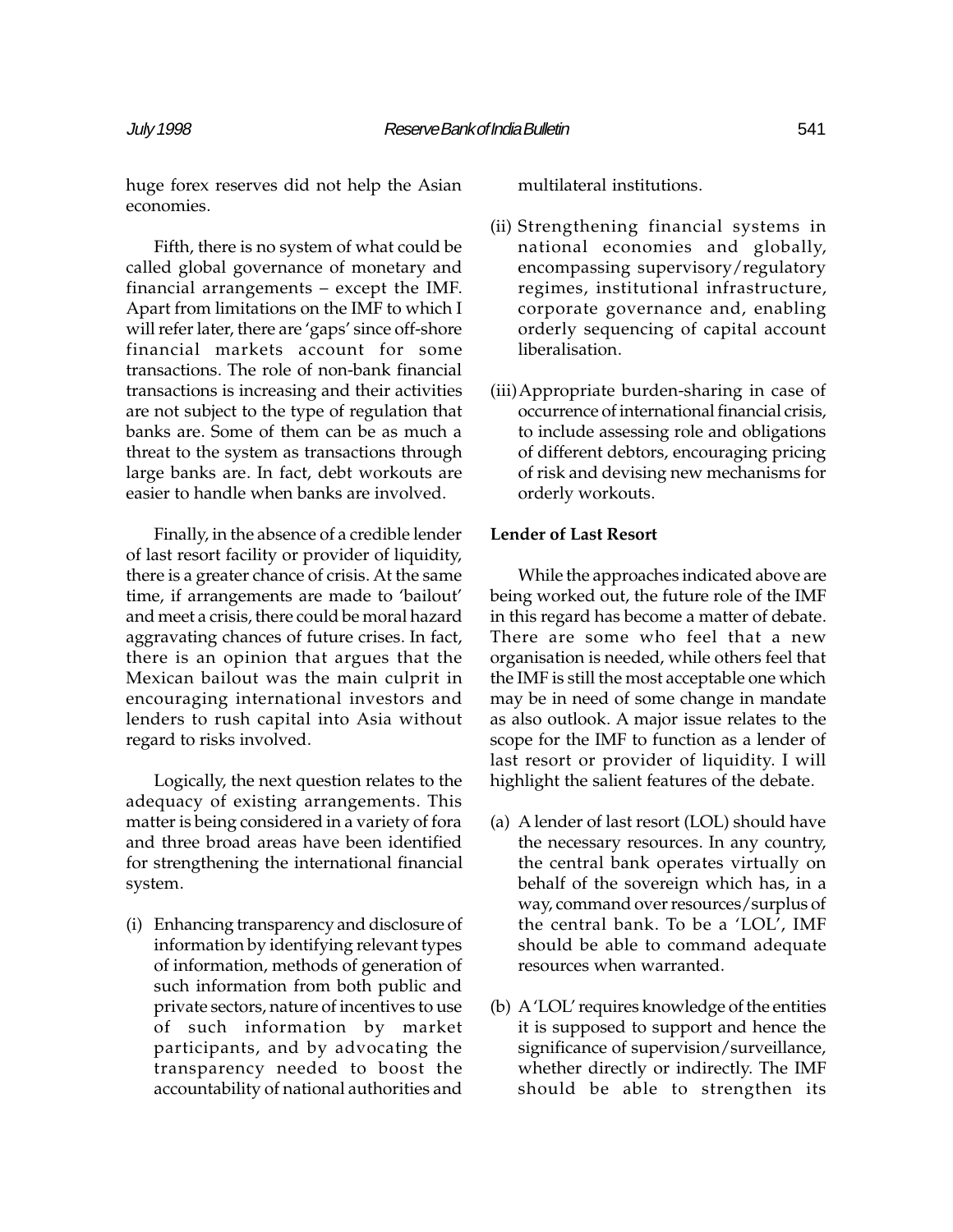surveillance and may need to overcome the present asymmetries as between North and South in the degree of surveillance.

- (c) A distinction has to be made between illiquidity and insolvency, and LOL provides support to get over illiquidity. Often, a judgment is involved in making such a distinction and mistakes are made (in fact, one seldom knows ex ante). While a sovereign or a central bank can afford to make judgments, a multilateral body may find it difficult to obtain authorisations for decision based on judgments.
- (d) It is argued that a 'LOL' is expected to insist that it is not a lender and more importantly not have rules governing lender of last resort for reasons that are self-evident. At the same time, 'LOL' should be prepared to provide support when it is inevitable. So 'LOL' facility can seldom be rule-bound. An international body created by governments may have problems in operating a non-rule-based regime.
- (e) It must perhaps be recognised that the extent of globalisation and capital account liberalisation by developing countries would necessarily depend on the effectiveness of the facility of a lender of last resort. Should both responsibilities be cast on the IMF?

#### Impact, Outlook and Lessons for India

Now, let us look at the issues of intimate concern to us. What has been and what is likely to be the impact of Asian Crisis on India?

India has been spared from the "Contagion". The fact that we have successfully weathered the storm of the Asian crisis can be evidenced from the performance of a number of macro-variables. Apart from the GDP growth of 5 per cent and containment of inflation at 5 per cent during 1997-98, the performance in the external sector was also satisfactory. The RBI reference rate which was US  $$ 1 = \text{Rs}.35.82$  on July 1, 1997 moved down to Rs.40.36 on January 16, 1998 before appreciating to Rs.39.50 on March 31, 1998. Foreign currency assets also increased by US \$ 3.6 billion from US \$ 22.4 billion on March 31, 1997 to US \$ 26.0 billion on March 31, 1998.

It may be useful to recognise the background that saved India from the contagion. Management of our external sector was governed by parameters indicated by the High Level Committee on Balance of Payments (Rangarajan Committee). The Report, which guided us, recommended, inter alia, flexible exchange rate, sustainable current account deficit, preference to non-debt creating flows, limits on the quantum, use and costs of external debt, and highly restrictive approach to short-term debt. The importance of monitoring of external debt was also recognised and transparent disclosure system was mounted on the basis of the Report of a Policy Group on External Debt Statistics constituted by RBI Governor Shri S. Venkitaramanan. It is my good fortune that I was Member-Secretary of the former and one of the two members of the group.

Any threat of a speculative attack was effectively and determinedly countered by the preemptive and timely measures taken by Dr. Jalan, Governor of the RBI on January 16, 1998. It must be noted that one of the reasons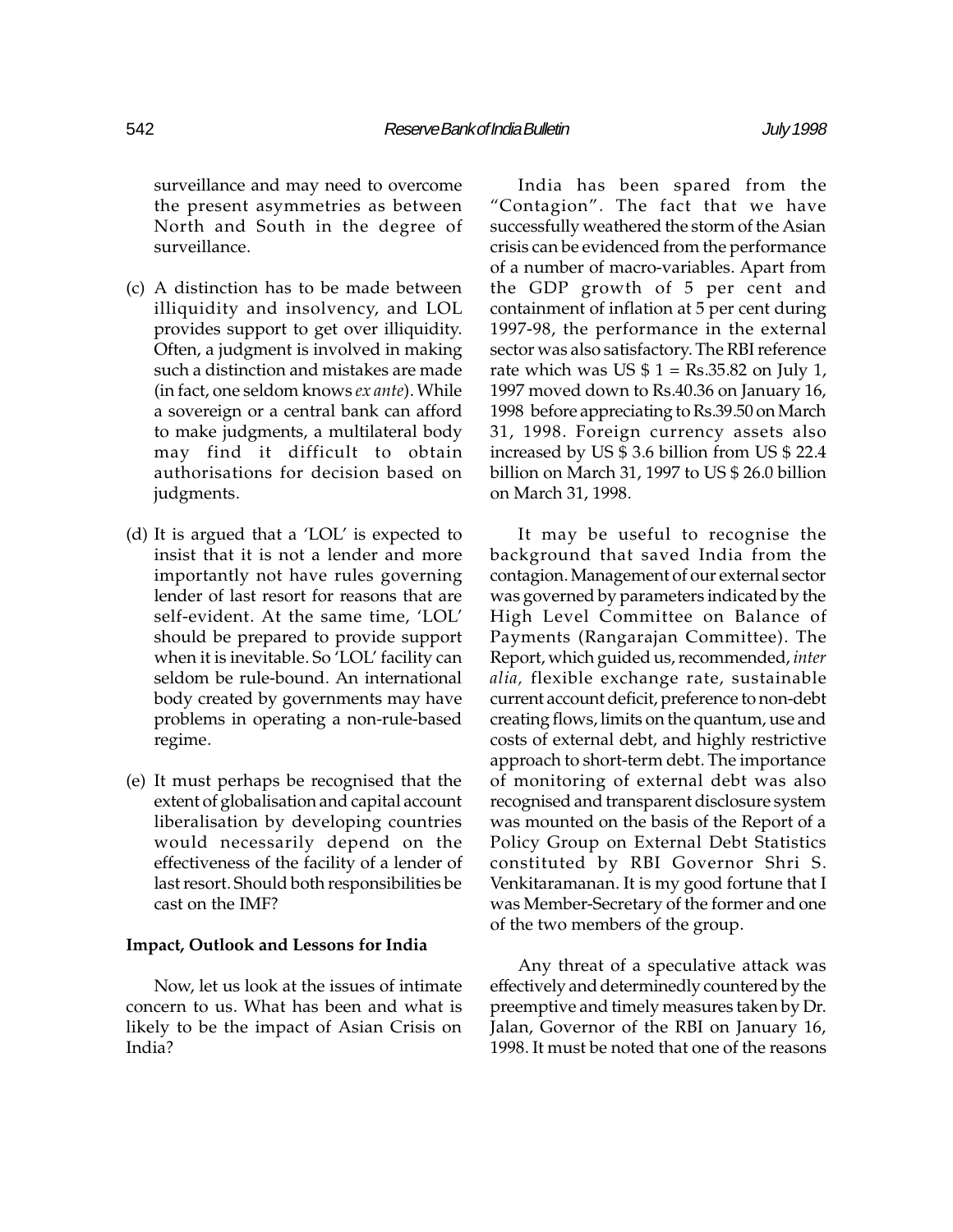to provoke speculative attack, viz., impending elections or political uncertainty did exist in India at that time. The measures which were meant to be failsafe succeeded primarily because they were not expected by the market and clearly timed to ward off a possible speculative threat.

That is about the past. What is likely to be the impact in near future?

First, the sharp devaluation in Asian currencies may not hurt our exports to any significant degree since the share of affected countries in our exports is only about 7 per cent. However, their exports especially in areas like gems & jewellery, textiles, etc. could, to some extent, displace our exports to third countries, but in the near term, the disruptions in banking and trading in the Asian economies will delay their exportthrust. Over a period, they would overcome the disruptions but their competitiveness may be eroded by some inflation and some adjustment of over-correction in their exchange rates. Even so, the indigenous industry could face some competition from cheaper imports from Asia, at least in select goods. As these economies are propelled to generate current account surpluses, we should expect them to push their exports with ruthless efficiency. Additionally, non-Asian countries including developed countries may look aggressively for markets to compensate for compressed demand originating from Asian economies under a process of adjustment.

Second, under invisibles, the impact could technically be due to lower exports of software and technology related services and lower remittances to India from the Asia region. From all accounts the impact would be negligible.

Third, in terms of capital flows there could be both a positive and negative effect. Positive effect would be due to more stable conditions relative to other emerging countries. Negative effect would be due to erosion of confidence in emerging markets in general. These effects operate in regard to both quantum and spreads or terms. Though India is a marginal player in world capital flows or Asian flows, the impact of higher cost of external funds could be felt. Overall, the strong fundamentals and prudent macro-economic management should ensure the continued capital flows at reasonable terms to finance the anticipated current account deficits comfortably.

Fourth, real estate and equity prices are expected to be depressed in the affected countries in the wake of the Asian crisis, but the channels of transmission of Asian effect to real estate markets and stock markets in India are weak.

What is the medium-term outlook for India, in terms of emerging concerns after the Asian crisis.

Broadly speaking, there are five major areas of concern today whenever one analyses an emerging economy. These relate to macroeconomy, external sector management, regulation of the financial sector, the state of corporate sector and the broader issue of transparency in the system.

On macro-economy, the annual growth rate of Gross Domestic Product has been in the range of 7 to 7.5 per cent during the last three years (i.e. fiscal years 1994-95 to 1996- 97). For the current year, estimates range between 5.0 to 5.5 per cent. Investments as a percentage of GDP has also been reasonably steady in the period at around 26 per cent on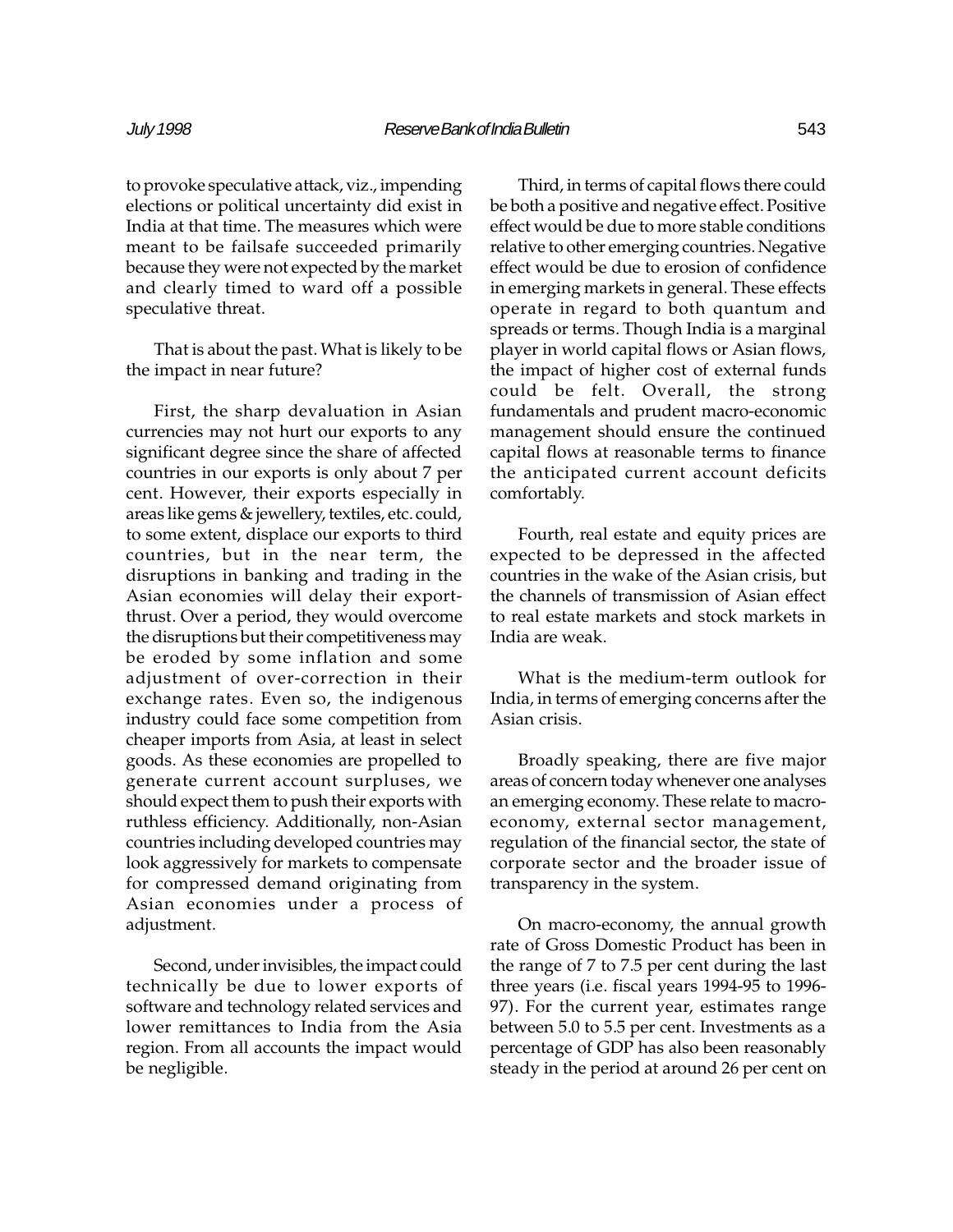an average.We ensure sustainable current account deficit, restrict reliance on short-term external debt, limit access to external debt and emphasise productive use of such debt. We encourage Foreign Direct Investment as a main source of non-debt creating capital inflows. Also, exchange rate is marketdetermined though the RBI closely monitors and occasionally intervenes to avoid volatility as also ensure orderly conditions in forex markets. We undertook financial sector reforms, especially banking reform which included strengthening regulatory framework, imposing prudential norms and reducing non-performing assets. We discourage banks' investments in real estates and stock markets. Non-banking financial companies are currently subject to regulation. Corporates' exposure to debt, especially external debt is within reasonable limits, though growing. There is widely recognised transparency in operations of the RBI.

There is, therefore, reason to believe that our situation does not attract the serious concerns that recent developments in Asia seem to warrant.

#### Recent Initiatives by the RBI

It is necessary to learn from the experience of the Asian crisis despite the fact that we have weathered the crisis, the immediate impact has been manageable and the economy is not vulnerable in terms of major areas of concern. We have demonstrated that we continue to learn from experience. Let me illustrate with RBI Governor Jalan's Monetary and Credit Policy statement for the first half of 1998-99 which addresses some of the related matters.

First, with a view to encouraging banks to mobilise long-term deposits, and discouraging short-term deposits, the interest rate ceiling on FCNR (B) deposits of one year and above has been increased by 50 basis points and that on such deposits below one year has been reduced by 25 basis points.

Second, as part of risk management, banks are being advised to monitor unhedged exposures of their clients by building adequate risk evaluation procedures in their credit appraisal system.

Third, the policy explicitly states that we would be constantly watchful of developments that may adversely affect exchange markets.

Fourth, the RBI is proposing to further strengthen the prudential regulations to cover all risks, keeping in view the international best practices and our country specific requirements.

Fifth, the recent experience of Asia has made it clear that a distinction needs to be made between access of banks/financial institutions to short-term cross broader financing and other forms of long-term funds. RBI is preparing a Discussion Paper which will contain the RBI's draft proposals for bringing about greater clarity in the respective roles of banks and financial institutions and for greater harmonisation of facilities and obligations applicable to them.

Sixth, the RBI will keep a close watch on liquidity conditions and ensure that sufficient credit is available to permit the growth potential to be realised. By implication, neither excessive credit expansion nor lending to unproductive purposes will be allowed.

Seventh, the RBI policy recognises that while the long-term objective of the monetary policy is to reduce the average level of CRR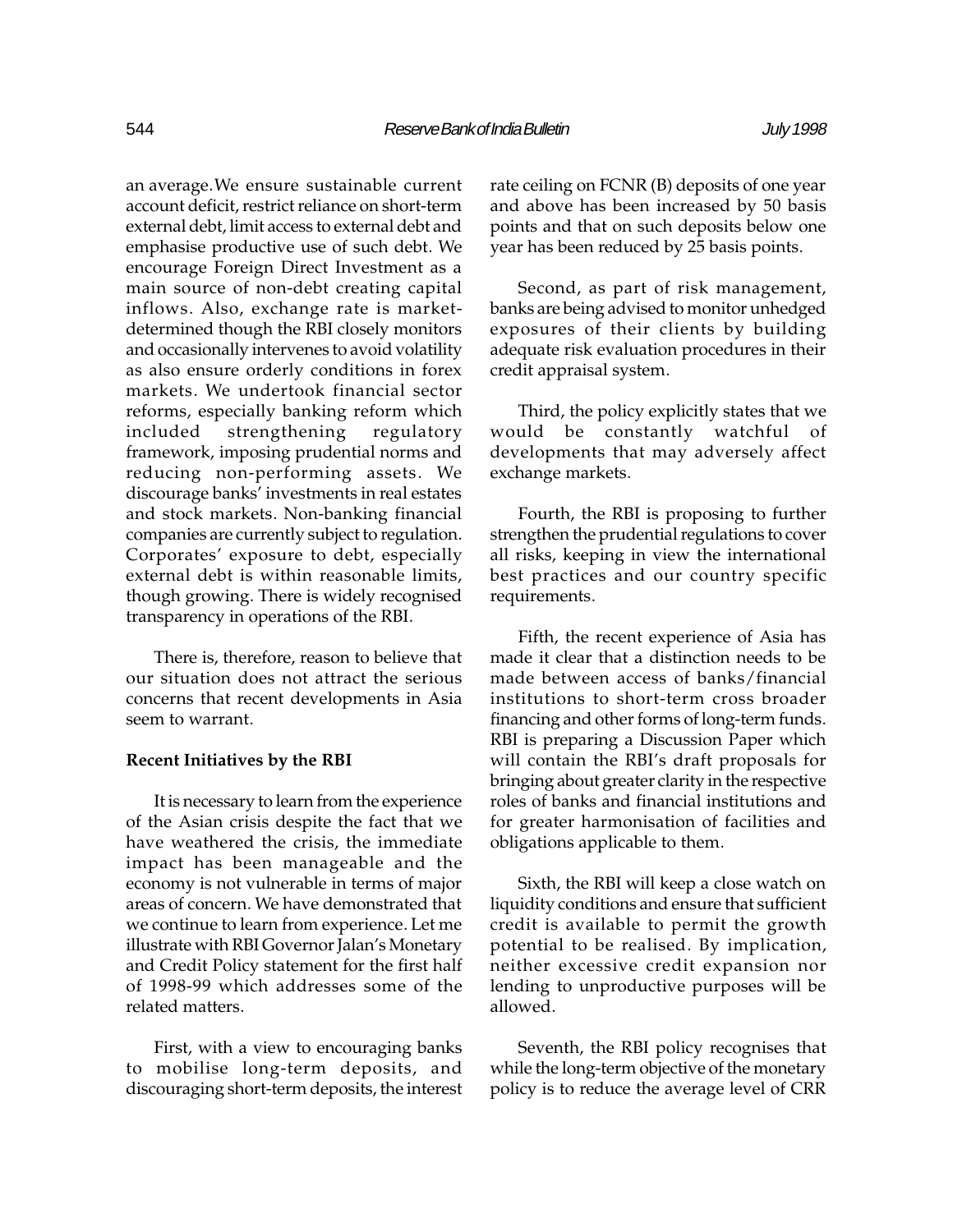for improving the allocative efficiency of the banking system, the pace of change as well as intra-year variations in CRR would have to reflect short-term developments in financial markets including forex markets.

Finally, in order to monitor the channels of transmission of effects of monetary policy, the RBI has recognised the necessity of adopting a multiple indicator approach wherein interest rates or rates of return in different markets along with such data on currency, credit extended by banks and financial institutions, fiscal position, trade, capital flows, inflation rate, exchange rate and transactions in foreign exchange are juxtaposed with output data for drawing policy perspectives.

Incidentally, we have taken a number of steps of operational significance. For example, recognising the critical importance of collecting timely and accurate information from the market, the RBI constituted a Sub-Group on Reporting of Foreign Exchange Transactions. The Sub-Group has recommended electronic reporting of details of foreign exchange transactions by selected bank branches and streamlining of the existing reporting arrangements. The RBI has already implemented these recommendations.

Further, though we have a fairly well-laid out framework for collection and periodical dissemination of external debt statistics, we still find that some international agencies are presenting conflicting magnitudes of our external debt. In order to clarify these aspects both for ourselves and for the concerned institutions, we have set up a Technical Group on External Debt comprising members of the RBI and Government. The Group is expected to submit its Report shortly.

# Broader Issues

To conclude, I submit that we should urgently deliberate further on some broader fundamental issues that have been thrown up by the recent experience.

First, in the balance between State and Market, Government action to ensure that markets perform well is critical. Governments may not succeed in avoiding market failures or in minimising costs of market failures when they do occur. Regulatory framework, particularly in more complex areas like financial sector needs attention; and such a framework should ensure information and transparency. How do we combine this with liberalisation and deregulation? In other words, we need to have a relook now at the nature of balance between State and Market.

Second, private sector failures, beyond the point when they impose systemic risks, will become the responsibility of the public sector. The private institutions may be too large to be allowed to fail and in the process they may even become too expensive to save. That markets bear the total risk of failure may not be true beyond a point. We should, therefore, review the balance between public and private sector.

Third, globalisation has immense advantages, but there are accompanying risks. If there are no credible international systems to minimise unbearable risks, the relationships between national policies and international obligations need to be reviewed. The outcome of the current search for new international architecture should be addressing this issue. The nature and extent of capital account liberalisation will be dictated by this outcome. More